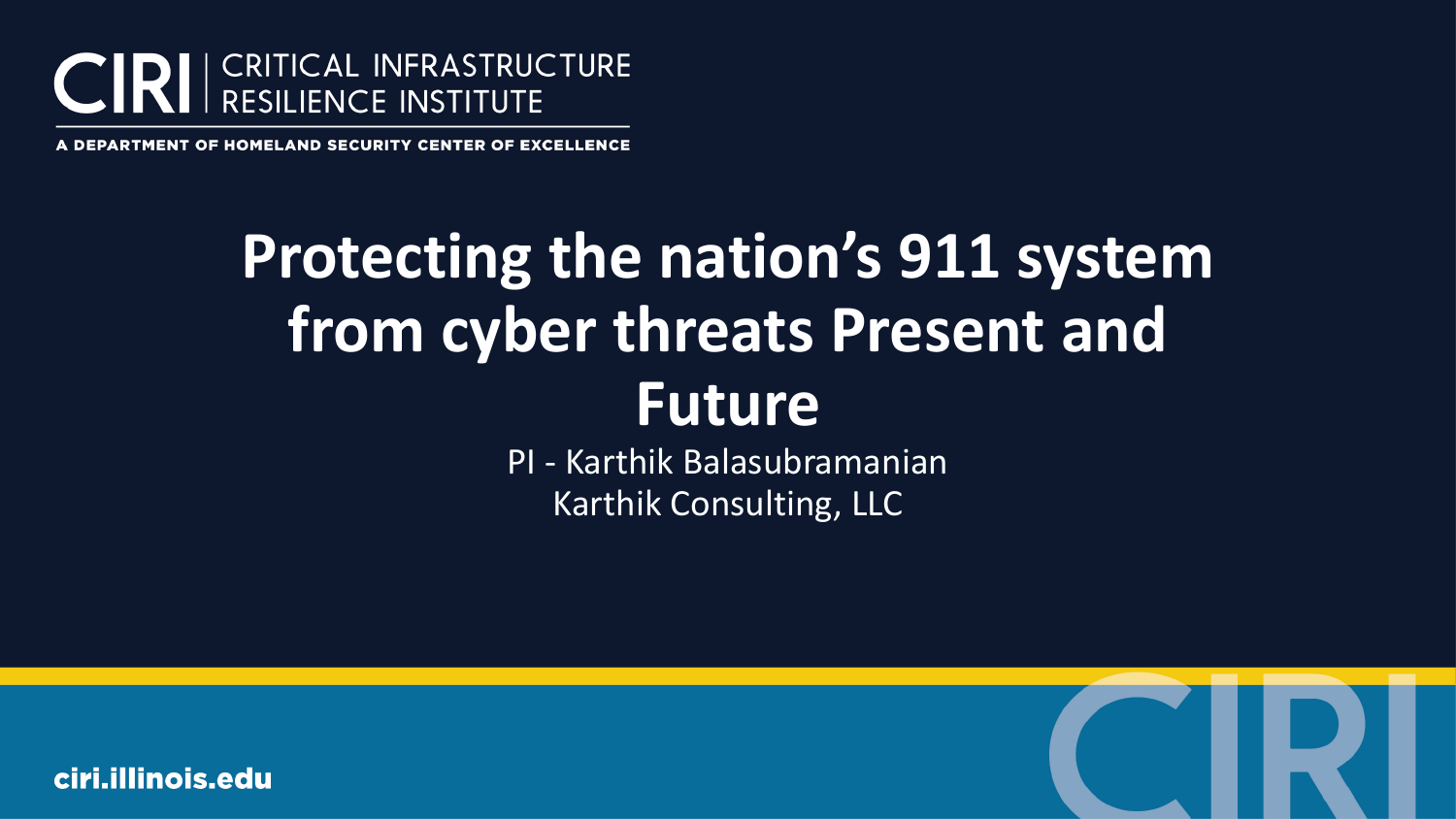



# Project Overview

### • **Utilize NIST cybersecurity standards and tools to:**

- Conduct a macro level cybersecurity assessment of legacy/NG911 PSAP & legacy/NG911 PSAP technical architecture
- Propose criteria for categorizing, developing cybersecurity best practices and Cyber Security Framework (CSF) based profile for PSAPs, integrate the PSAP CSF Profile into the DHS-developed Cyber Secure Dashboard (CSD) tool

### • **Project Abstract and Objectives**

- The national 911 system is an essential part of the critical infrastructure of the United States. DHS recognizes the 911 Public Safety Answering Points (PSAP) as part of the nation's critical functions of its Critical Infrastructure, and one that is to be protected from cyber-attacks.
- The core objective of this project is to enhance the security and resilience of the nation's 9-1-1 system. It is an essential part of the nation's critical infrastructure and spans several National Critical Functions that all in the US depend on for their safety and security. We intend to advance this with a cyber security assessment of the hybrid status of the nation's 9- 1-1 PSAPs, especially as the nation transitions from an analog based 9-1-1 system to the next generation digital and IPbased connected 9-1-1 system.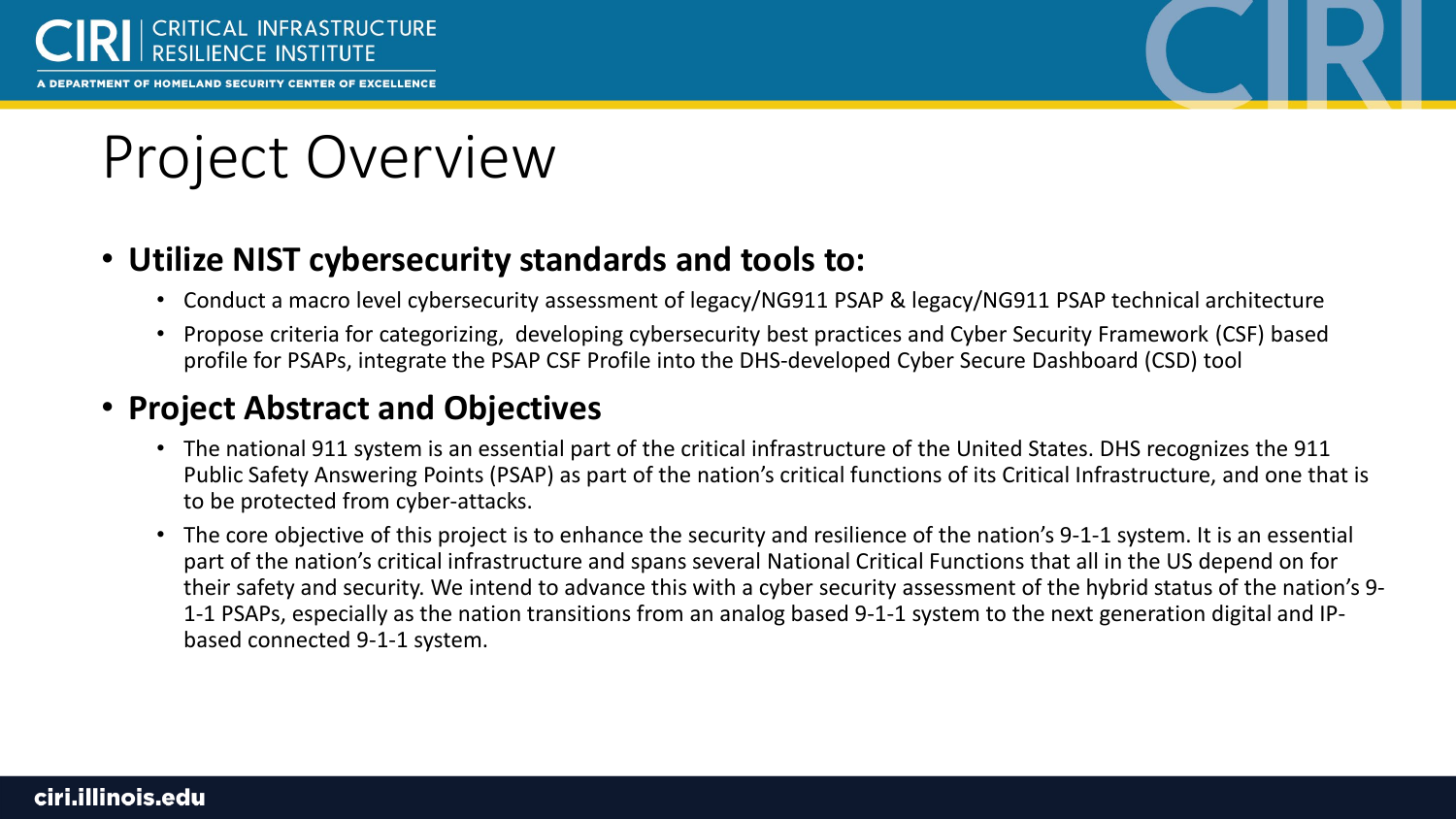



## Project Approach

### **Describe the overall project approach**

- Conduct literature review to determine the edge contours of current state of research and practice
- Form 911 Stakeholder Working Group to guide the effort and offer expertise, select PSAP sites and manage risk
- Develop interview and technical assessment instruments
- Data acquisition and interviews of select PSAP personnel
- Use NIST CSF and relevant SP800-53 R4, SP800-39, SP800-37 security controls and tools to conduct a macro level cybervulnerability and gaps assessment and analysis of typical PSAP architecture of various PSAP categories.
- Analyze gaps, develop assessment report and propose criteria for categorizing, developing cybersecurity best practices and CSF based profiles for PSAPs, using the CSD tool
- Tailor best practices guidance to match the size/complexity of the diverse PSAP eco-systems, including those in transition to NG-911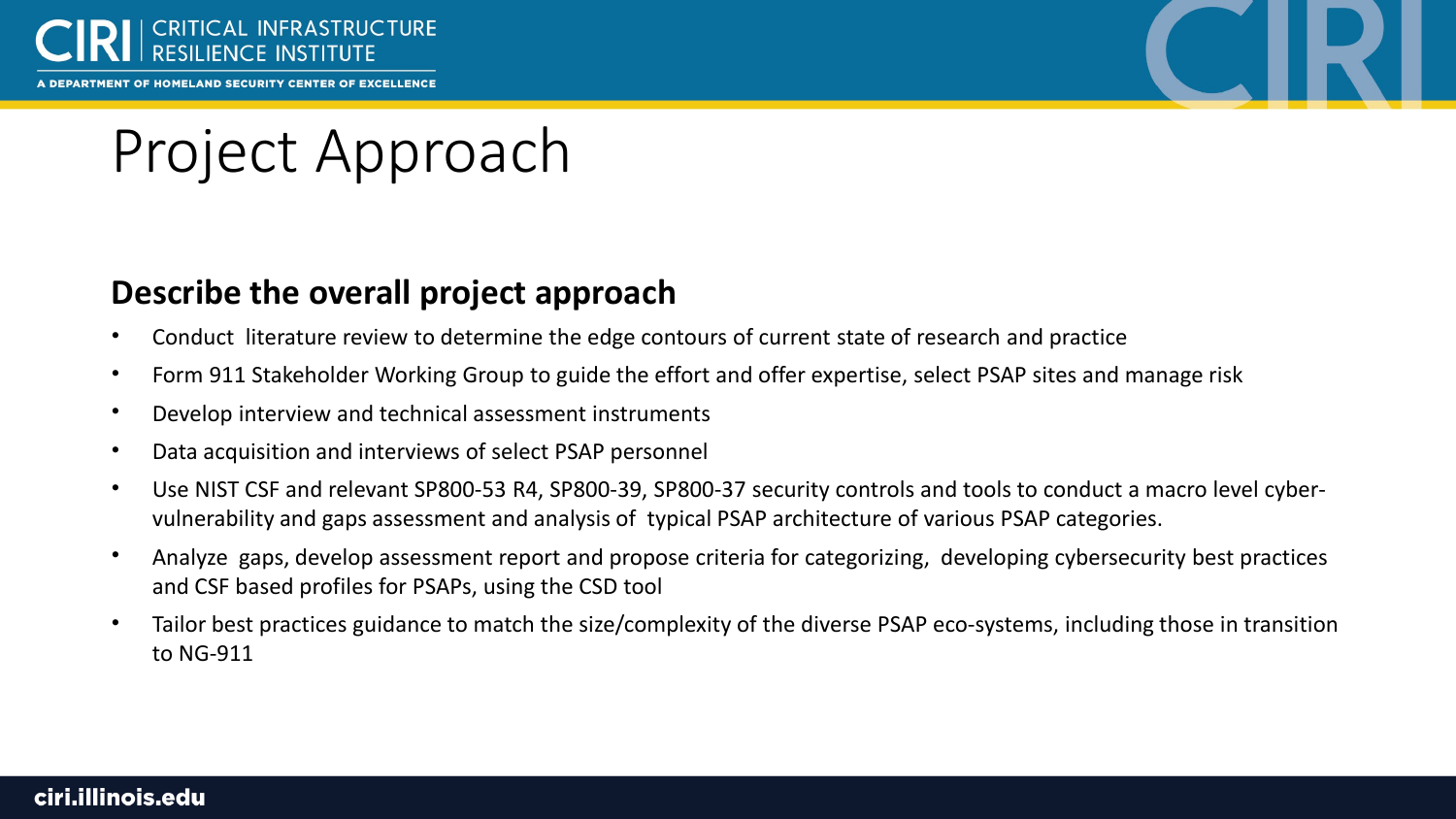



# Testing Plan

## **Demonstrate that the project includes an appropriate and sound testing, evaluation, and validation plan to prove research results**

- A comprehensive Site Survey plan has been published using NIST CSF, SP800-53 R4, SP800-37, SP800-39 standards and controls to examine and assess the gaps in networks, and a range of technical and non-technical controls. This includes governance, architecture and process of the system, environment, applications and services
- An evaluation of the present cybersecurity state will be conducted using the range of controls for plans, networks, architecture, data flow and inventory and policy, plans and procedures
- Validation of the provided documentation and adherence to various controls will be conducted via interviews and site visits.
- The research results will help create a set of actionable recommendations

## **Describe the project's defined metrics or targets and their appropriateness/relevancy for the stated project goal**

- The project metrics includes a cybersecurity analysis of 3 PSAP sites, whereas the project team is pursuing 5 PSAP sites
- This assessment and architecture analysis will result in an assessment report and best practices that will be embodied as part of a CSF PSAP Profile via the DHS funded Cyber Secure Dashboard tool.
- This will deliver against the project goal of increasing cybersecurity of 911 sites, as this can be productized and operationalized for execution across the nation's PSAP sites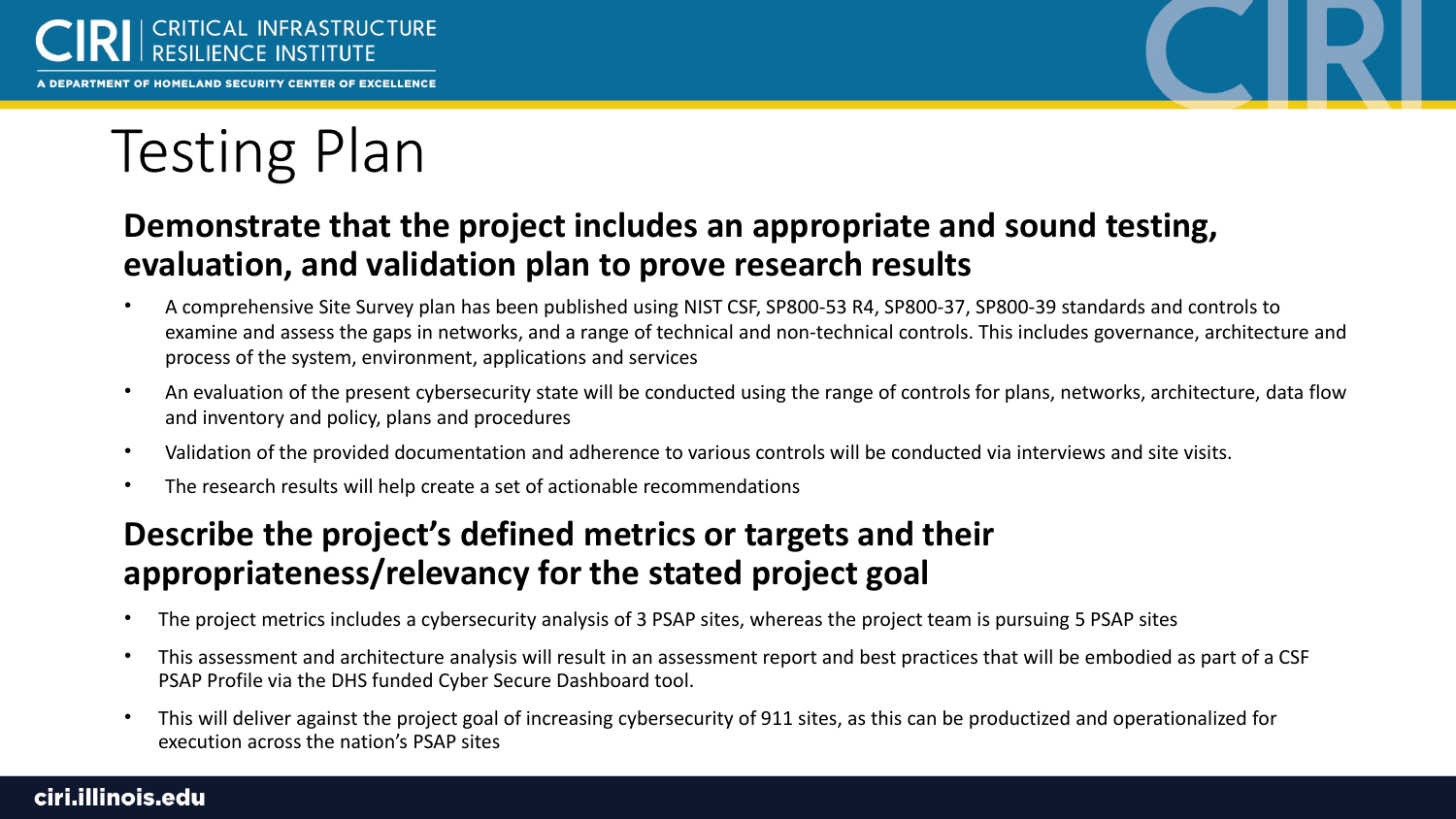

RTMENT OF HOMELAND SECURITY CENTER OF EXCELLENCE



# Milestones and Accomplishments

### **List the outcomes the research has achieve to date.**

- PSAP assessment technical instruments finalized
- 5 PSAP sites selected and site surveys sent out to PSAPs
- Literature review complete

### **What major milestones need to be achieved for the project to reach its objectives.**

- Conduct PSAP site assessments
- PSAP Assessment Analysis
- Draft Project Assessment Summary
- Final PSAP CSF Profile & Report

### **Discuss any impediments or obstacles that have hindered progress, and any mitigation strategies that have been put into place.**

- COVID-19 situation has impacted PSAPs ability respond in a timely manner and has delayed site visit plans
- Planning to move to virtual visits based on response to site surveys and documentation provided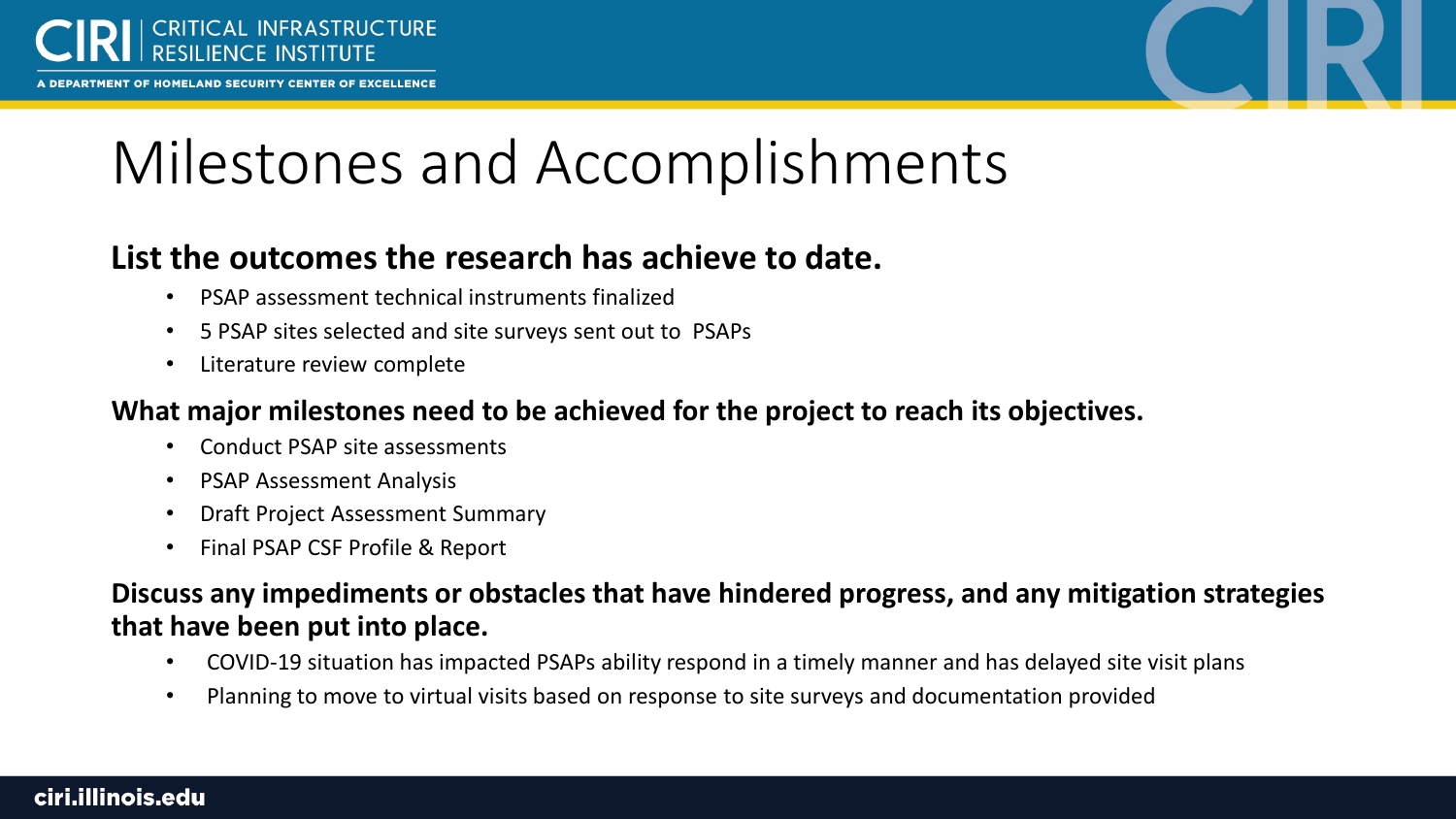



## Project Impact

#### **Demonstrate that the project addresses a knowledge gap that is important to the HSE and the value of the research.**

- As the PSAP threat landscape rapidly changes so does the urgency to secure and improve this critical system. This project addresses the Goals and Objectives identified in the CISA Strategic Intent document (published in August 2019) by proposing to enhance the current and ongoing security and resilience of the PSAP ecosystem
- Create a more secure nation-wide PSAP system through the NIST CSF based Profile and map to cybersecurity controls. The CSD Profiles will be an actionable tool for the PSAPs to use to evaluate their cybersecurity posture against the NIST standards

### **Discuss which components benefit or could benefit from the research outcomes.**

- The Emergency Communications Division (ECD) within the Cybersecurity and Infrastructure Security Agency (CISA) is identified as the DHS Champion
- Mr. David Nolan is the champion for this project. Several DHS S&T government program managers are actively participating in the Stakeholder Working Group guiding the research efforts to meet needs of the HSE
- The overall Emergency Public Safety Sector and more specifically PSAPs across the nation that are part of the HSE are intended to be the primary beneficiaries of this project

### **Also include how many students are involved and how they are integrated into the project.**

• Student researchers from UIUC and Old Dominion University (ODU) are providing the literature review for this project